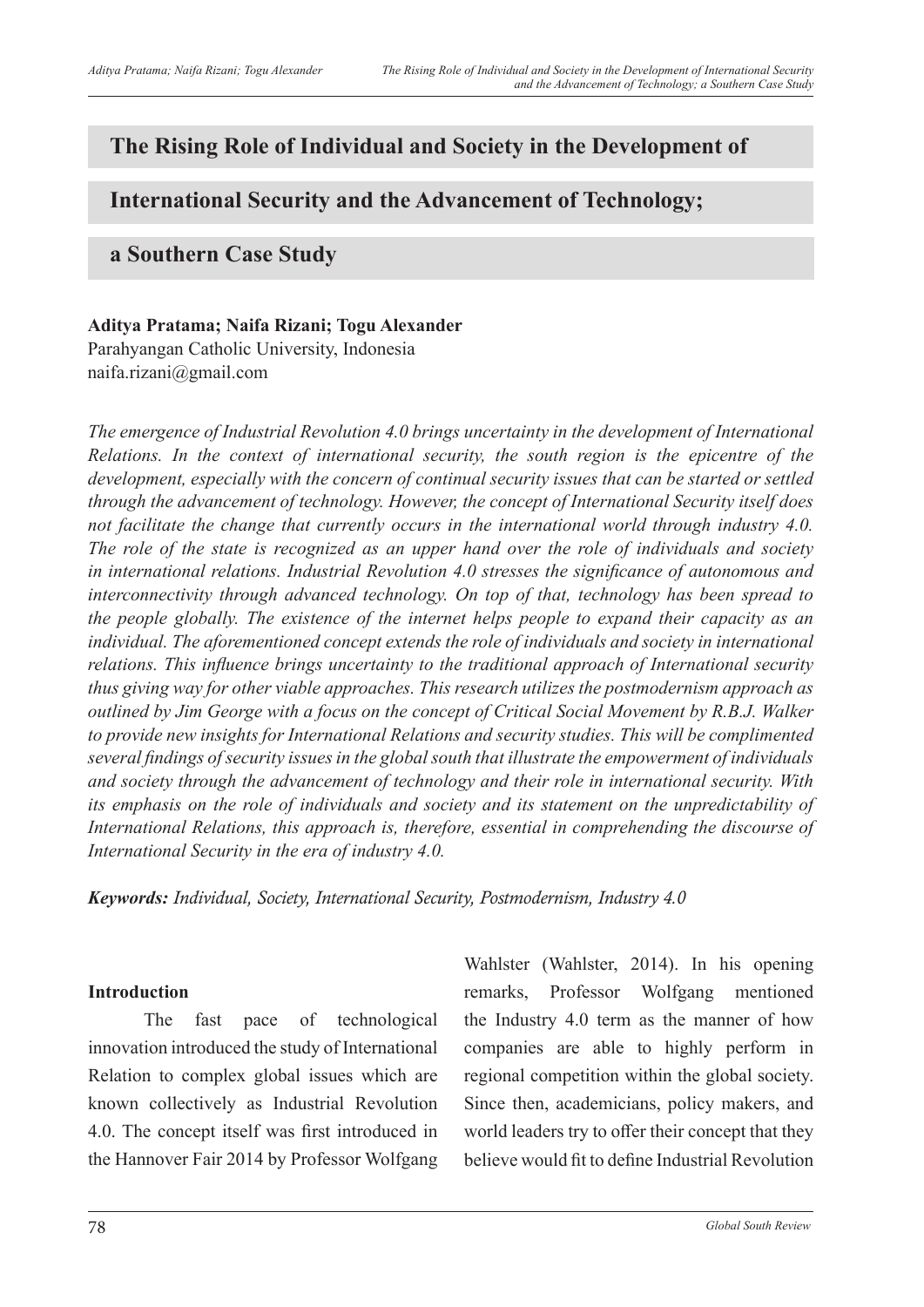4.0.

Industrial Revolution is very likely to boost the productivity and pace of the factory. In the foresight, it may be a great notion that would improve the competitiveness of the business sector. However, it does not merely bring welfare for society. The Industrial Revolution brings fundamental changes in politic, economic, and social structures. The changes it-self led to another global concern.

The improvement of productivity would be a great notion for those who could cope up with the revolution. However, from a social perspective, it could widen the economic inequality in society (Schwab, Revolusi Industri Keempat, 2019). These could happen due to the existence of some parts in society with limited access to technology thus hampering them in coping with Industry Revolution 4.0. This then leads to a wide gap between those who can keep up and those who do not, thus creating non-traditional security issues such as inequality and segregation in society. In this regard, the writer would explain how the Industrial Revolution could affect the rise of non-traditional security.

The contest of Industrial Revolution 4.0 conception is quite vague as well as it brings uncertainty to the future realm of International Relations. This is particularly because the traditional perception on the actors of International Relations could be undermined. The existence of Industrial Revolution would massively shift the structures of the politic, economic, and social through enormous scale of innovation. (Schwab, Revolusi Industri Keempat, 2019). The massive changes on the essential's structures would bring uncertainty

on the realm of International Relations, in which the existing traditional security concept is needed to be contested. This is based on Amitav's statement as he emphasizes that Security concept needed to be redefined, which written below at the discourse regarding security concept. The massive impact by Industrial Revolution 4.0 raffles the states to cope up with the uncertainty ahead.

The developing countries need to cope with the national challenges on politics, economic and development. We emphasize the assumption from Amitav Acharya as he stresses on the redefinition of security concept within third world country. In this regard, the authors would scrutinize the developing countries into the sphere of Global South Region, which also include the states that engaged in the South-South Cooperation. The South-South Cooperation definition has not been confirmed yet, however, The United Nations Population Fund (UNFPA) defined the South-South Cooperation as the mean for the developing countries –that mostly located at the southern in globe context, which also has equally define the Global South Region states – to collaborate between developing countries purposively to find solutions to solve common development challenges. (Overview of South-South Cooperation, 2015)

The South-South Cooperation could exercise the potential of developing countries in many aspects, such as economics and technology. Countries such as MERCOSUR members and those in the Latin America region have great demography (Valladares, 2018), which would be a potential for producers to enter the market. The south-south cooperation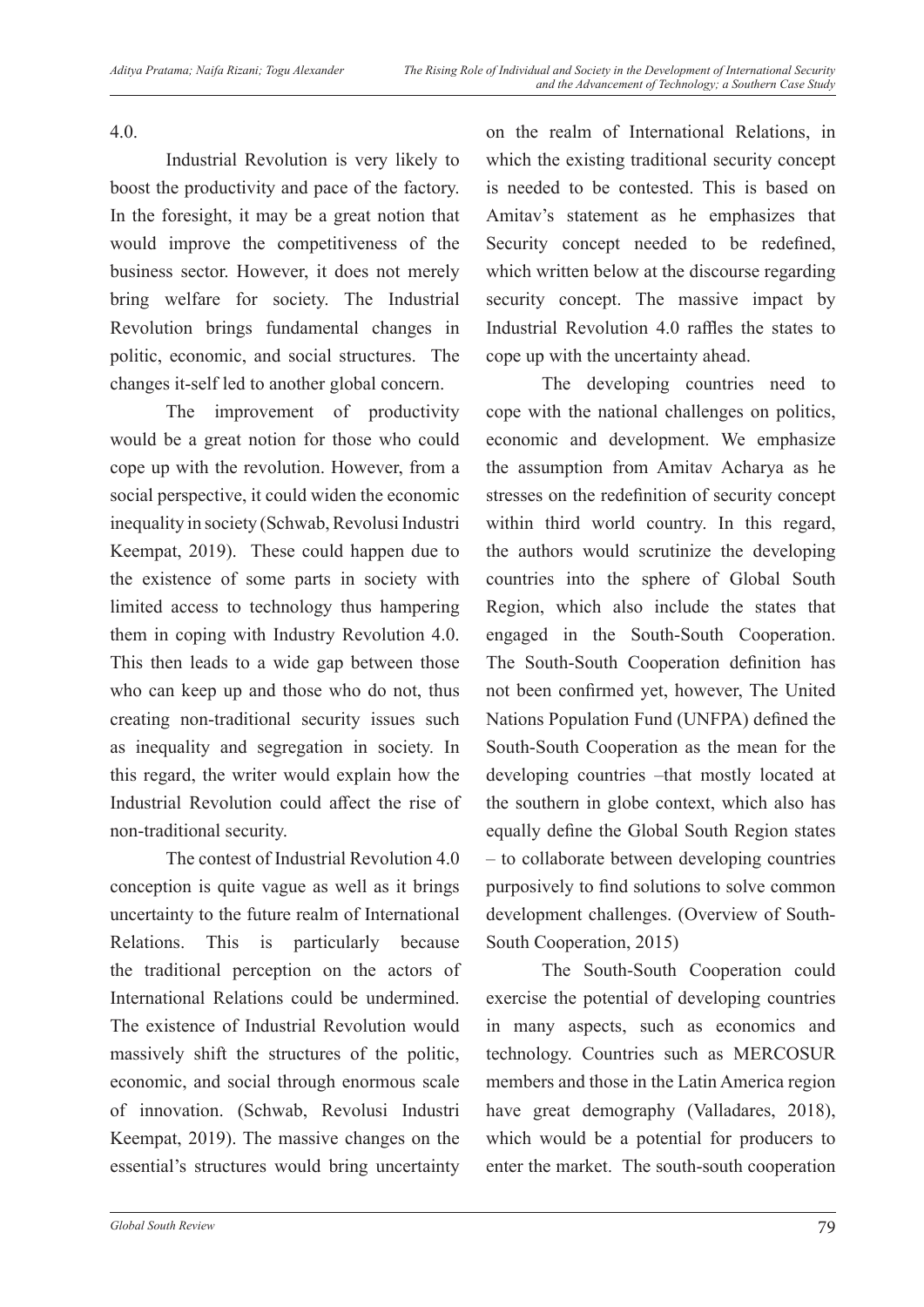members create the opportunity for them to proceed with their development. Furthermore, South-South Cooperation states also addressed the importance of collaboration of states for technological advancement towards solving developing issues.

The looming concept of Industrial Revolution could impact the involving states in south-south cooperation to re-design their form of cooperation. In order to cope up with the emerging of Industry 4.0, the developing countries need to advance their technology while maintaining the pace of development. Hence, the south-south cooperation would be a right mean for developing countries to collaborate.

The Industrial Revolution 4.0 highly affects how state attempt to solve their development issues. The developing countries have the potential to create the suitable environment for Industry 4.0, especially with the engagement through South-South cooperation. Nevertheless, the looming concept of Industrial Revolution 4.0 would affect the social structures of developing countries.

It is inevitable that the establishment of Industry 4.0 could worsen the social security issue. Industry 4.0 may increase the rate of productivity, yet for the part of the society that could not keep up with the modernization, they will be left by a wide gap. Social issues such as Inequality, health, and society segregation in the developing countries could worsen. Developing countries still have huge concern over social issues. (Gates, Hegre, & Strand, 2015).

The potential of internal armed conflict which caused by the emerging of Industry 4.0 may become a new concern within

International Relations realm. Seeing from the hindsight, the traditional security concept has shaped the realm of International Relations. However, the contemporary issues now challenge the relevance of traditional security concept in addressing these issues. Industry 4.0, which centered on the people, would also affect the social conflict –which included in the human security. The writers conveyed that Postmodernism approach would more suitable in addressing the challenges that would be occurred ahead. We perceive that postmodernism is fit as foundation to challenge traditional concept of International Relations. (George, 1994).

All in all, this paper aims to examine the relevance of post-modernism in addressing human security issues caused by the emerging of the Industrial Revolution 4.0 concept within the South-South countries. It is important to seek the potential of South-South Cooperation to solve the uncertainty ahead. This paper will be conducted by a research question, "How does the advancement of technology empower the significance of the role of individuals and society in contemporary security issues within the global south region?"

## **Theoretical Framework**

### Postmodernism

As a critical approach, postmodernism challenges the existing tradition and discipline of International Relations. As Jim George's Discourses of Global Politics (George, 1994) put it, through postmodernism,

"…emerged an alternative way of understanding and articulating reality, one focused on intertextuality and sociolinguistic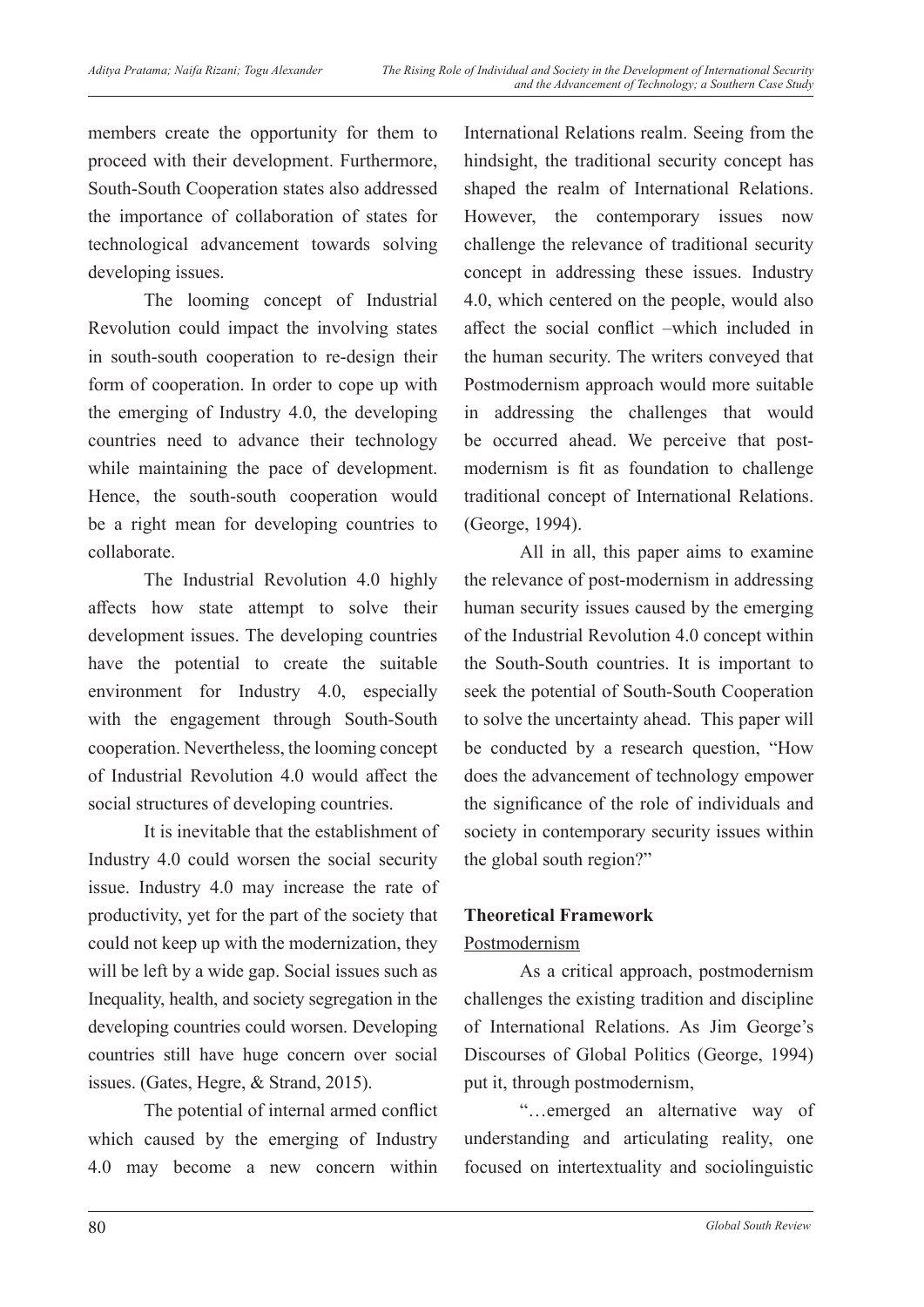practice rather than monological literary convention and positivist objectivism and foundationalism ... it reformulates basic questions of modernist understanding in emphasizing not the sovereign subject (e.g., author/independent state) or the object (e.g., independent world/text) but instead the historical, cultural, and linguistic practices in which subjects and objects (and theory and practice, facts and values) are constructed."

Amongst its criticism are the critics towards the disregard of traditional approaches, predominantly realism and neo-realism, in depicting and representing "heroic figures" as its textual foundation. As George cited Daniel Garst (Garst, 1989) on his critic on neorealisms appropriation Thucydides and noting on how Machiavelli's The Prince as the main reading of realism excludes the issue of virtue and the problem of violence in the pursuit of a life of virtue. Specifically in the case of Machiavelli, George argued that the exclusion of virtue was due to the fact that if it is to be accounted for, Machiavelli instead of being the Renaissance heir of Thucydides as the realists have accounted for, but a thinker in a specific time and space dealing with his world (George, 1994). It criticizes the traditional concept of sovereignty by interpreting the post-Kantian sovereign man narrative as a representation of,

". . .when a privileged, singular, interpretive orientation became dominant within the major philosophical traditions invoking a unified, rational meaning to history, politics, and social reality. . . in which the myriad complexities of human experience were reduced to a singular, linear narrative centered on a sovereign figure (e.g., the "individual," the "class," the "Tradition," the "state"). . . the Kantian moment represents. . . devastating closure, the closure of critical, historical, and social reflection upon critiques, histories, and societies."

As such, George argues that the postmodernism idea is a critique towards the dogma of traditional approaches. The way traditional approaches appropriate "heroic figures" such as Marx and Thucydides and how the "Kantian Moment" allows the closure of these misappropriation from critical, historical, and social reflection. As such, George believes that opposition to this dogma will lead to critical social movements that aims to change this dogmatic structure.

### Critical Social Movements

George laments on "how complex questions of politics, ethics, and social life have been reduced to the illusory certainties of rational-actor models, game-theory, and systems analysis" (George, 1994). This leads critical social movements that works to fully understand, resist, and change oppressive power structures in their specific sites and under diversity of cultural circumstances (George, 1994). Here, George cites R. B. J. Walker's One World, Many Worlds (Walker, 1988) that covers the major theme of postmodernism such as sovereignty, textuality, and anarchy from the vantage point of the marginalized, the silenced, and those whose lives, cultures, and histories have been read out of the power politics narrative.

This movements or "politics of resistance" represents the aspirations and experiences of different people which cannot and should not be constrained by projection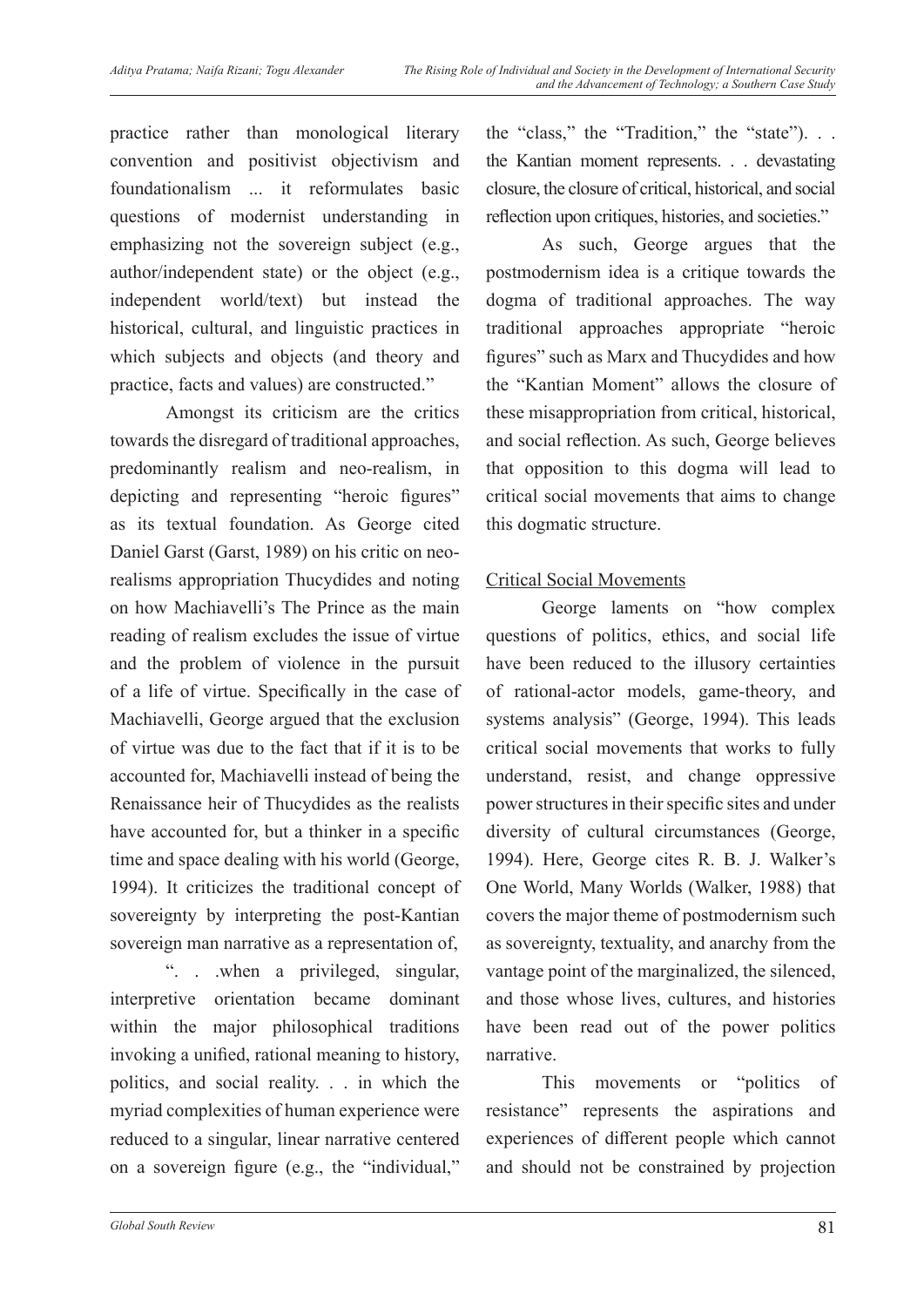of the "meaning of humanity" narrative by the traditional discourse of International Relations. It defies grand-theorized strategies of revolutionary thought and behavior in favor of innovative, creative resistance carried out in specific sites of struggle, in a sense activating in their daily lives (George, 1994). Critical social movements must continue its struggle towards injustices and dangers in the one world. It must appreciate that,

". . . issues of war, peace, and security cannot any longer be reduced to rationalscientific certitude is regarded as part of a more general appeal for a non-Traditional agenda, including newly formulated developmental, ecological, gender, and cultural themes and new levels of democratic participation in decision making processes."

The postmodern resistance, while sometimes violently engaged with modernity, it is not a form of conventional radicalism imbued by the authority of one or another sovereign presence. It instead opposes large scale brutality and inequity in human society, active in everyday communities, neighborhoods, and interpersonal levels, that confronts processes that systematically exclude people from making decisions about who they are and what they can be (George, 1994). Finally, Walker noted in One World, Many Worlds (Walker, 1988) that critical social movements and the postmodernist perspective has no monopoly of wisdom. George added by citing Peter Dews' the Logic of Disintegration (Dews, 1987), that the politics of resistance must not be detached from the modern world. It instead must engage with the language, logic, and power relations of modernity.

It can be concluded that postmodernism laments and criticize the dogma enforced by the traditional approaches of International Relations that disregard the marginalized and the silenced in the society. It enforces the idea of critical social movements engrained in the everyday lives of the people in interpersonal level. However, it is not a conventional radicalism enforced by a single sovereign being. It does not condone the monopoly of wisdom and it must not be detached from the root of modernity.

## **Methodology**

## The Qualitative Approach

This research will be done using the qualitative approach, one where the inquirer often makes knowledge claims based on primarily constructivist perspectives, or in the case of this research, advocacy/participatory perspectives (political, issue oriented). The qualitative strategy used will be case studies, in which the researchers explore in depth a program or events, which are bounded by time and activity. Researchers then collect detailed information using various data collecting procedures over a period of time. (Creswell, 2003)

## Case Study Data Collecting

Case study data collection involves a few types of data. Creswell gives four kinds of data in a case study, interviews, observation, documents, and audiovisual materials (Creswell, 2013). This paper heavily utilizes documents as source of data. These sources will all be summarized and utilized to aid the authors to then formulate the answer towards the research question.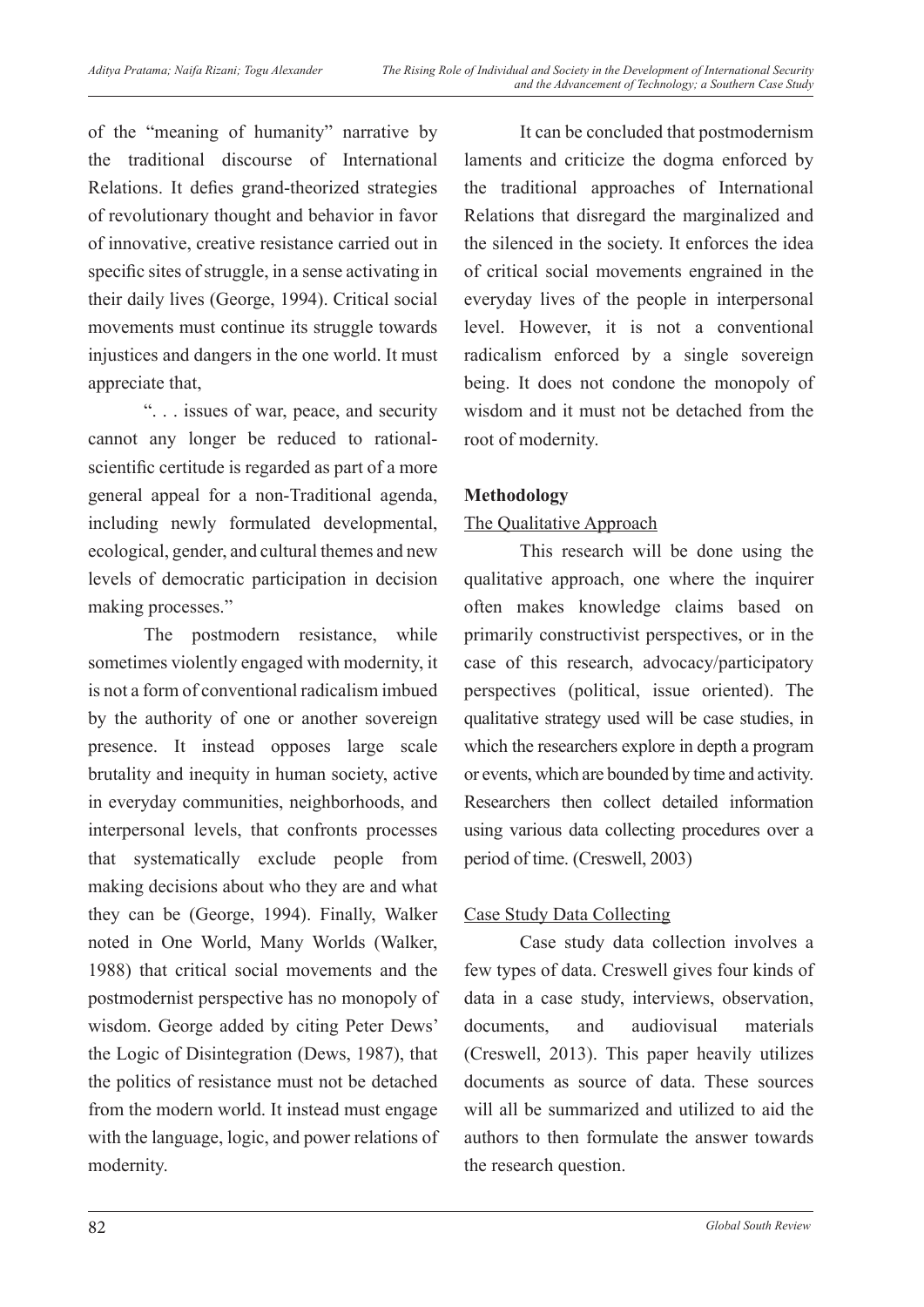## **Security Development in Global South**

The use of postmodernism as theoretical framework of this study is imperative to understand the shifting of security development in Global South. The theory itself existed to understand the nature of sovereign entities, which dominates the cause of security challenges in global south.

Individual entities in security discourse firstly thought by P.G Bock and Morton Berkowitz in 'The Emerging Field of National Security" (Bock & Berkowitz, 1966) that elaborates the complexity of national security affairs in post-World War II due to multitude actors that began to involving themselves in national security affairs, from governmental institutions, academics, to citizen committees and study group. However, Bock and Berkowitz noted that until then, none have managed to meaningfully define the concept of national security.

Barry Buzan arguably contributed in criticizing the unbalanced literature of national security defined the role of people and society towards the development of security. In his book "People, States, and Fear" (Buzan, 1983), he further noted the heavily emphasized military literatures diminish the exploration of political interests of certain groups or actors. The underdeveloped conceptual aspect of national security led to skewed diagnosis "as applied through state policy, makes the problem worse." This empirical emphasis led to many disputes in regard to the meaning of national security.

David Baldwin on "The Concept of Security" (Baldwin, 1997) also shares his participation on re-defining security term as he cited Arnold Wolfers "National Security" as

an Ambiguous Symbol, which was published 40 years earlier. Wolfers stated that without specification, national security leaves room for more confusion, and Baldwin elaborates that what Wolfers means by specification is not only the concept of national security as a policy objective, but also the means for its pursuit. Baldwin goes as far to state that while it would be an exaggeration that Wolfers' article in 1952 is the sole conceptual analysis of security, it is not much of one. Security has been an important analytical concept for most security studies scholars which are more interested in military statecraft. It is also allegedly a contested concept. This allegation represents the challenge in conceptual analysis. Baldwin notes that instead of essentially contested, security is more appropriately described as a confused concept.

In 1994, the United Nations Development Programme (UNDP) published the first Human Development Report (United Nations Development Programme, 1994). The report goes at length on the concept of human security, criticizing the dominant perception that the concept of security has been shaped by potential conflicts between states, threats to a country's borders, and many nations who chose to sought arms to protect their security. The report added:

"For most people today, a feeling of insecurity arises more from worries about daily life than from the dread of a cataclysmic world event. Job security, income security, health security, environmental security, security from crime-these are the emerging concerns of human security all over the world."

The report elaborates further insights on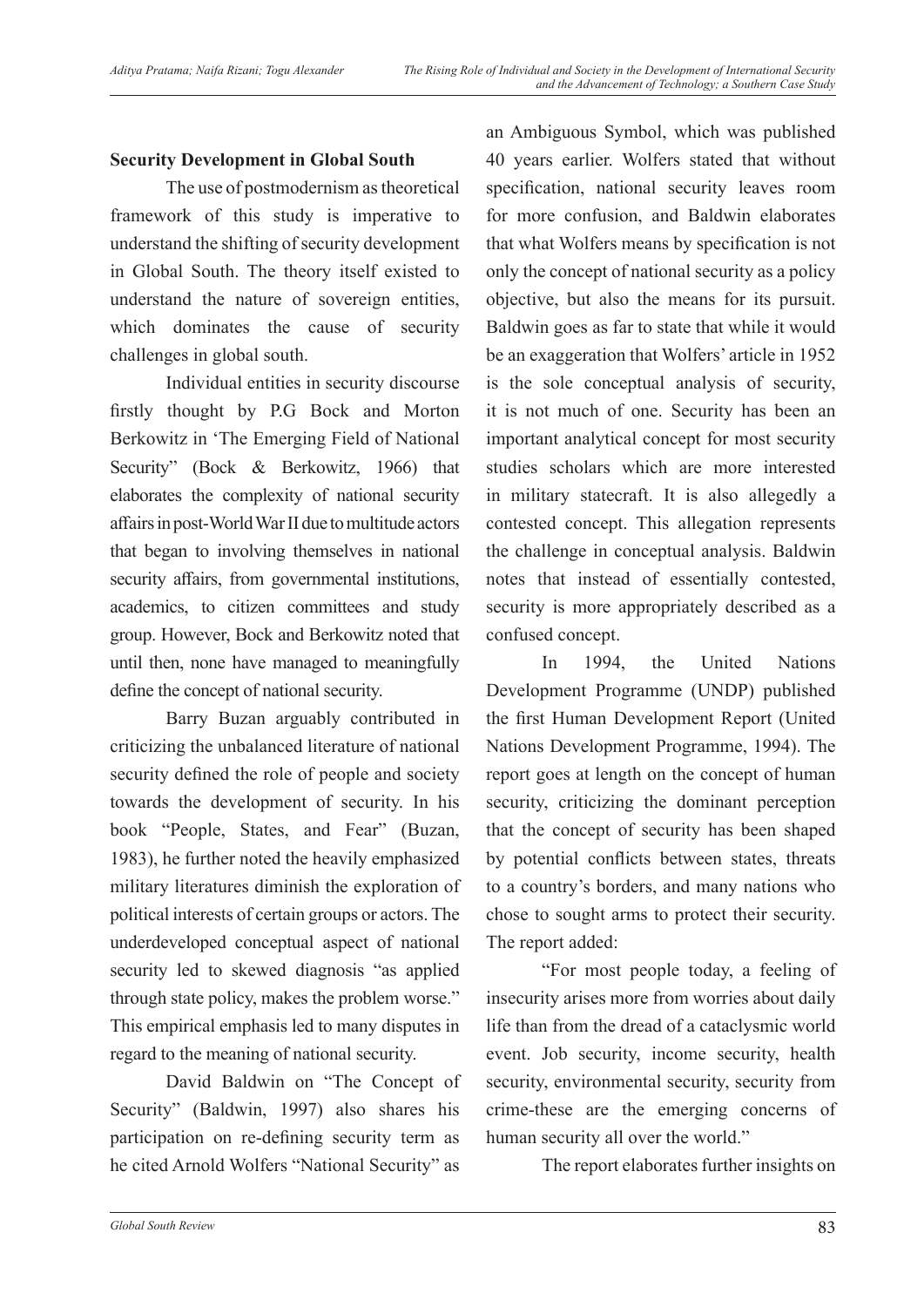redefining the concept of security, that human security is relevant to the people everywhere, whether rich or poor, with different threats, and these security issues may involve different states. It is imperative to address these security issues early on and that long-term development support is essential rather than short-term humanitarian assistance.

The Global South was brought along into the discourse of security development on Amitav Acharya's "The Periphery as the Core: The Third World and Security Studies" (Acharya, The Periphery as the Core: The Third World and Security Studies, 1997). He put the importance of redefinition of security as it was deeply rooted by Cold War issues, which dismissed the role of third world to be incorporated into the discourse. The emergence of the third world challenged the dominant understanding of security in three aspects; The focus on interstate level as the origin of security threats, exclusion of nonmilitary phenomena from the security studies agenda, and the belief that global balance of power is the legitimate and effective instrument of international order. The fact is that a lot of security threats in the third world are intrastate in nature and also came in form of nonmilitary phenomena. Amitav Acharya also notes that the bipolarity caused by the Cold War instead of dampening conflicts in the third world contributed to its escalation.

Amitav Acharya shared these critics alongside with the notion of the term "Third World" whose retained the development of security studies. He elaborates three principal reasons on the matter; (1) the acknowledgement on North-South divisions had become a collective of challenges in understanding the international order as it stayed as unresolved issue, (2) Economic and political differentiation in Third World countries covered up by the common features that shared in the security issues, which disclose the heterogeneity in the region, and lastly (3) The misuse of the term "Third World" as the lowest strata of the international system that create the disadvantaged position in understanding the rapidly changing global political economy in the region (Acharya, The Periphery as the Core: The Third World and Security Studies, 1997).

The term "Global South" popularized followed by the addition of third world into the development of security studies. In Oxford Handbook of International Security, Rita Abrahamsen and Adam Sandor cited that despite the embodied geographical point, the global South are more akin to a "symbolic designation" in regards of places in the world that have a mutual political situation in the advancing decolonization in the mid-twentieth century (Grovogui, 2011). Global South presents new patterns to global security that historically rooted consequences from the rise of multipolar power structure, a new level of ideological conflicts, the dominance of a security community in the midst of capitalist power, and the rise of international society as significant interaction among states overthrown the western norms and values to become a powerful element in the security environment (Buzan, New Patterns of Global Security in the Twenty-First Century, 1991). These patterns encourage increasing knowledges and policies in approaching security issues.

Rita and Adam centred on the attacks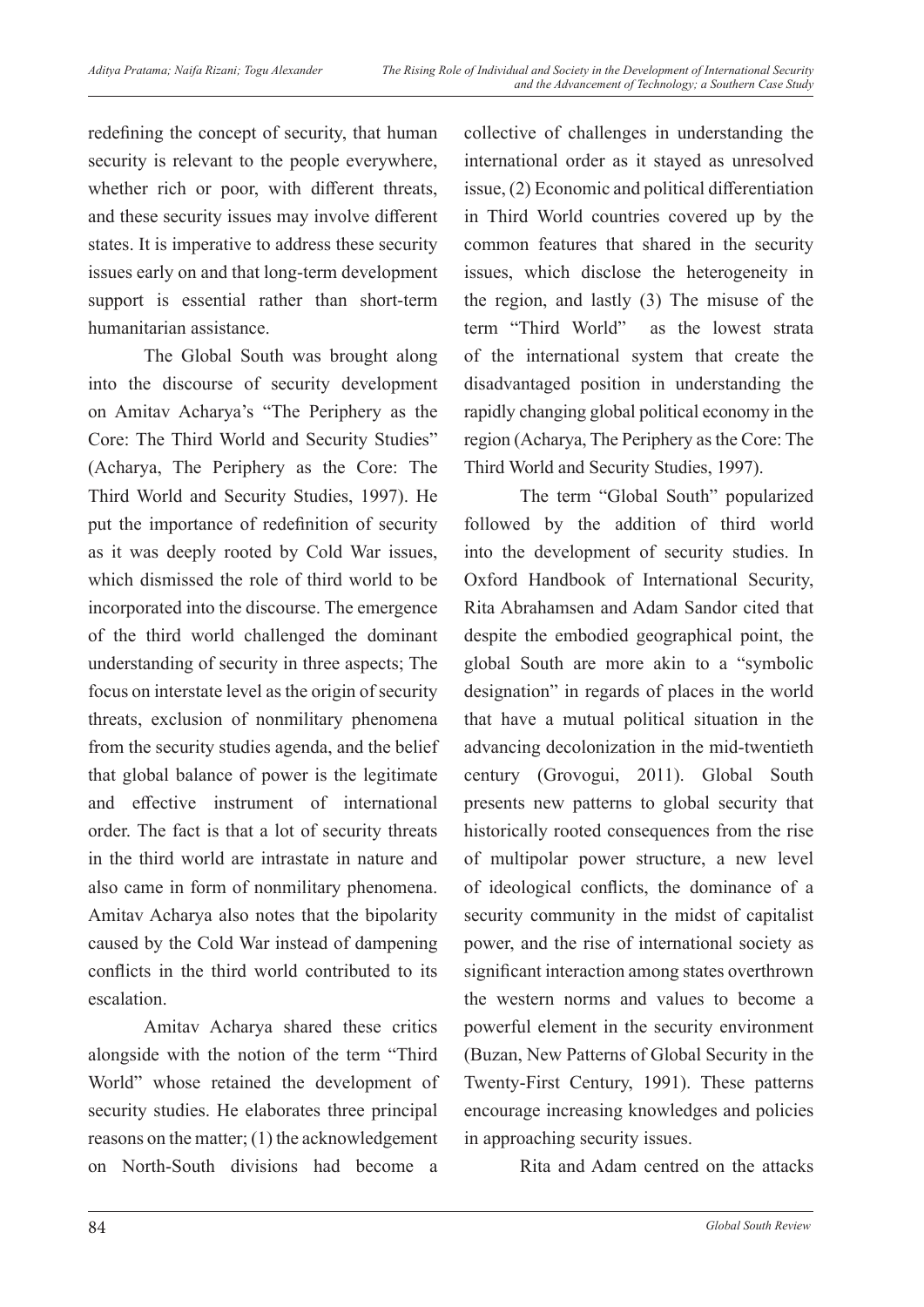of September 11, 2001 as the pivotal point of security development in the global South as it demonstrated the dispute that happened in another parts of the world could shed away the lives of peoples on the other side of the globe, lifting the existence of states that deemed failed and fragile to become the most significant entity of international security problems (Abrahamsen & Sandor, 2018). The aforementioned event also supported by another study who analyse global security environment after 9/11 (Wasi, 2003) and found that there are internal and external dynamics that affected in the region of South Asia and impacting to the ongoing insurgencies, struggle of autonomy, internal power struggles and issues within inter-state relations. Despite the drawbacks to the states within South Asia, the catastrophe given the light to the region in international security that benefited greatly to the development of the states within. Wasi (2003) states that changes in perception towards states existed security concerns and give prospect of cooperative security with the use of technology. He continued with changes in operation which outline the responsibility in achieving a secured state, should be held by the cooperation with governments within the region. This analyses led global South to become a more important region in the development of security approach.

Human Development Report (1994, p. 3) indicates the early human security cases were identified mostly in the southern region with ongoing crisis and severe internal tensions. Human security has led to emerging trends of non-traditional security issues that directly threatened individual and society. In "An Introduction to Non-Traditional Security

Studies" (Caballero-Anthony, 2016), the development of non-traditional security issues was driven by the desire to understanding contemporary security challenges that existed in global South. From 6668th Meeting of United Nations Security Council (UNSC), non-traditional issues are presented by several conflicts in developing States (Security Council, 2011) from Transnational Organized Crime (TOC), pandemics, refugees, terrorism, cybercrime, and climate change. Those issues are deemed to give greater impacts for human, state, regional, and International security. Retrieved from Acharya's critic in defined concept of Third-World; imbalance in societal, ethnicity, and territorial have raised global South as a region with a collective identity of peoples who were consistently challenged with multiple political scales that provoke critics to the existing security approach.

These literatures shows that the concept of security develops overtime. From it was gradually recognize multitude actors that could played a role in national security affairs, to put individual entity as significant part of contemporary security challenges. All of these developments specifically rotated around Southern region, which indicate the area as focal point of the ever-changing security issues. The idea of using technology as part of security approach is also considered throughout the development alongside with the need of cooperative measures across region.

### **Analysis**

The critical notion from postmodernism towards the existing discourse of security studies lived to understand the complex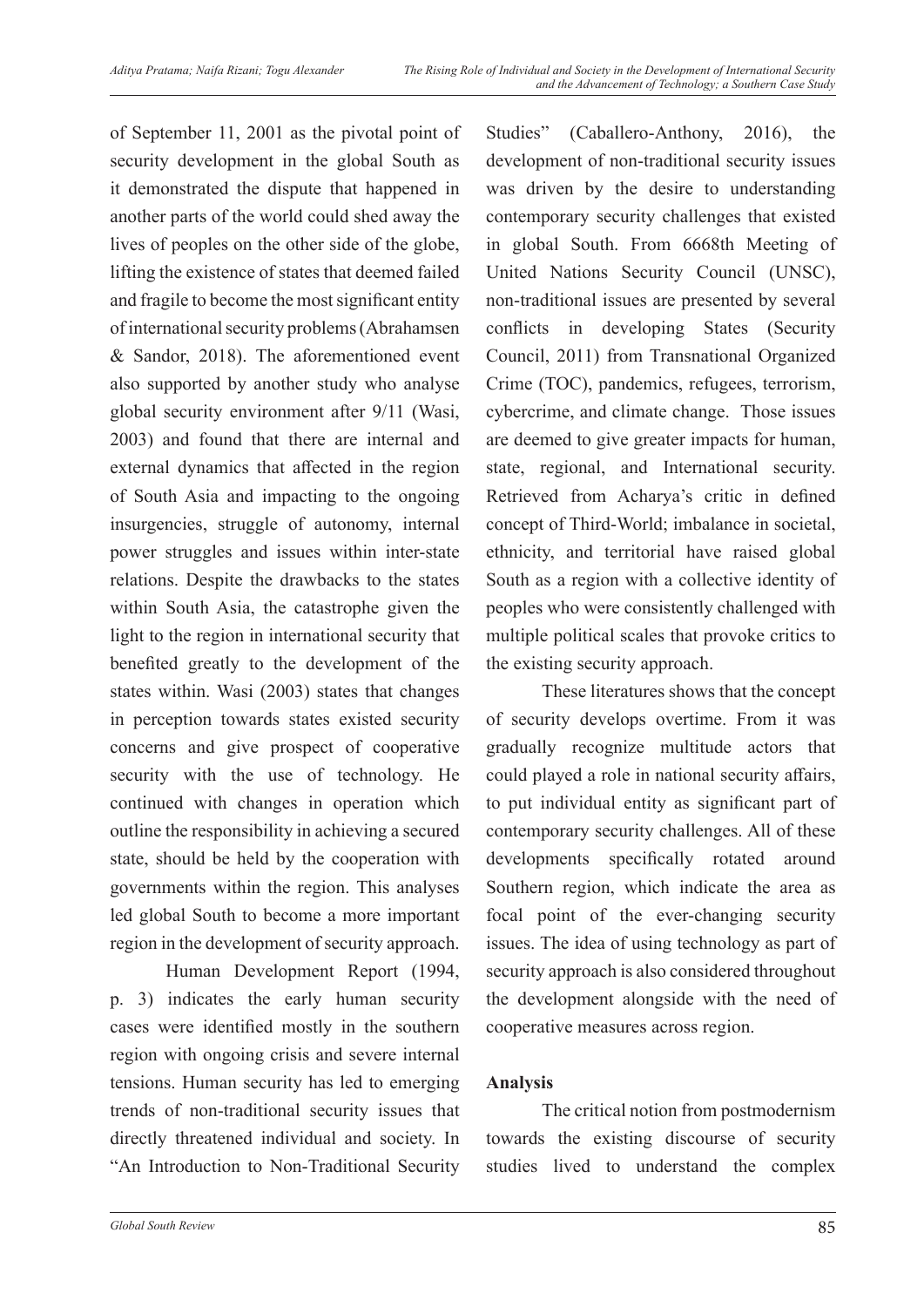nature of security issues in global South. As postmodernism embraces the individuality and society, the discipline can elaborate those fundamental variables in the approach of nontraditional security issues in global South. Through this discipline, the approach to overcome security issues in global South can be expanded by accepting aspects that were not considered before in security discourse. By approaching identity and the marginalized society, postmodernism can represent various interpretations that would understand security issues in this heterogeneity region despite the shared common features.

The development of international security centred in global South shows the incapability of traditional security method that used before post-cold war. First, nontraditional actors in security affairs began to be considered, thus slowly disassociate with the state-centric approach. Amidst the rise of new security challenges in global south shows that it gradually stresses in individual entity that took similar pattern outlined through postmodernism. Lack of continuity on conceptual exploration in security approaches with reflection towards emerging security issues in global south lead to imperatively to rely on more on non-traditional approaches to explore security related issues.

As non-traditional approaches with nontraditional actors become more prominent in challenging security issues, this pattern enforce the empowerment of critical social movement. It first to be noted in the awareness of individuals as significant actor that led to emerging human security cases. Then, governmental to international organizations began to work hand in hand with civil organization such as Non-

Governmental Organizations (NGOs) or Civil Society Organizations (CSOs). In regard to South-South Cooperation (SSC) (Alliance of NGOs and CSOs for South-South Cooperation , n.d.), they allied with civil societies in order to enhance society's capacity building through The Alliance of NGOs and CSOs for South-South Cooperation (ANCSSC).

The cooperation itself has touch into the heart of individuality with several individual initiatives that have grown to approach security challenges. These movements utilize technology that are developed throughout IR 4.0 to overcome their limitation in solving security issues that threaten individual and society. The movement grown specifically in southern region, which the highlight of several human security cases. This analysis is served with several case studies that shown the practicality of critical social movement that strengthen by the use of technology;

## **Case Studies**

## Rohingya Project

Facing denied citizenship from Myanmar, Rohingya refugees has been stateless for over the decades and are stranded without access to basic human services and threatened with the possibility of ethnic cleansing. By 2017, an estimated 700,000 people seek refuge to other countries after alleged massacres in villages and killed around 400 to 1,000 people (Ratcliffe, 2017). Rohingya Project existed in the light of impact of stateless condition that Rohingya diaspora faced before; severe poverty due to living as an invisible people on the margins. The movement is focusing on financial inclusion through the creation of secured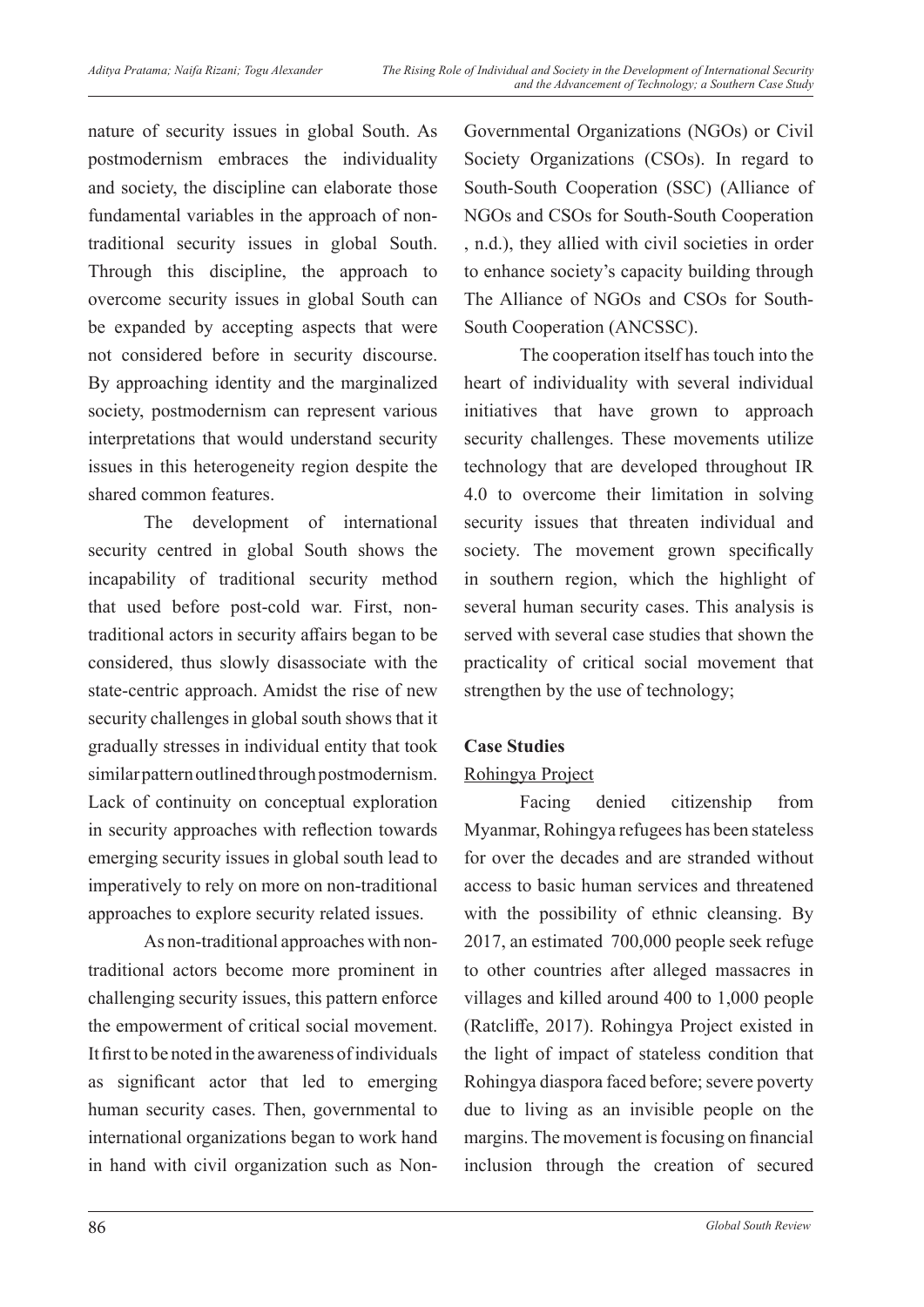international Blockchain-leveraged ecosystem by giving Rohingya refugees an access to a range financial applications and other services to encourage entrepreneurial potential of the Rohingya community and provide a chance to counter their exclusion from the mainstream (About Rohingya Project, n.d.). The movement has raised benefit for 1,000 member of diaspora with digital identity cards that allow access to services such as banking and education (Asia, 2017). The effort have support the problems of statelessness of the biggest stateless minority worldwide and secure the identity of Rohingya people.

### PeaceTech Lab

PeaceTech Lab (We are PeaceTech Lab, n.d.) is a global initiative that has helped a lot of people in conflict area with conflict prevention by harnessing combined power of data, tech, and innovative ideas. They have supported many civilians in at-risk communities by empowering them with training and tech tools to help their situation through their programmes. They empower peacebuilders in conflict zones through PeaceTech Exchange with sustainable projects to enhance local peacebuilding work. In Pakistan, PeaceTech Exchange has revamp writing industry by engaging Pakistani youth in peacebuilding conversations by conducting an online theme based story writing competition with the theme of radicalization. The project received enormous praise as it improves the awareness of peacebuilding in society. Another notable programmes from PeaceTech Lab is PeaceTech Accelerator that scaled start-ups to produce innovative technologies that manage, mitigate, predict, or prevent conflict and

promote sustainable peace. One of the start-ups is Junub Games (Junub Games, n.d.) who used gaming to build bridges among communities and improve peaceful condition in South Sudan. PeaceTech Labs also working with Mercy Corps to implement Kenya Election Violence Prevention and Response Program (KEVP) to mitigate the risk of election-related violence in the lead up of 2017 Kenya elections. Their effort has registered over 200,000 subscribers in four of the most violent counties in Kenya through peace messaging via Short Message Service (SMS) for early warning messages in at-risk for violence areas and monitored hate language in social media by assisted verified response hubs.

### Operation Red Alert

India has placed in Tier 2 countries in 2019 Trafficking in Persons Report (America, 2019), leaving the country to not fully meet Trafficking Victims Protection Act's (TVPA) minimum standard yet making significant efforts to comply. According to report from Operation Red Alert Research Report (2015), there are 20 million commercial sex workers in India with 80% of them are victims of sex trafficking by 2013. Operation Red Alert (Our Work, n.d.) aims to end sex trafficking in India by 2025 and has been focusing in prevention to support the national response to trafficking. Some significant efforts by this movement is media campaign expose that utilize live action VR documentary on sex trafficking and create a dedicated helpline to track trafficking case by simple call system. By 2017 (Evidence of Prevention), Operation Red alert has raised 16,759 helpline case and found 80 new human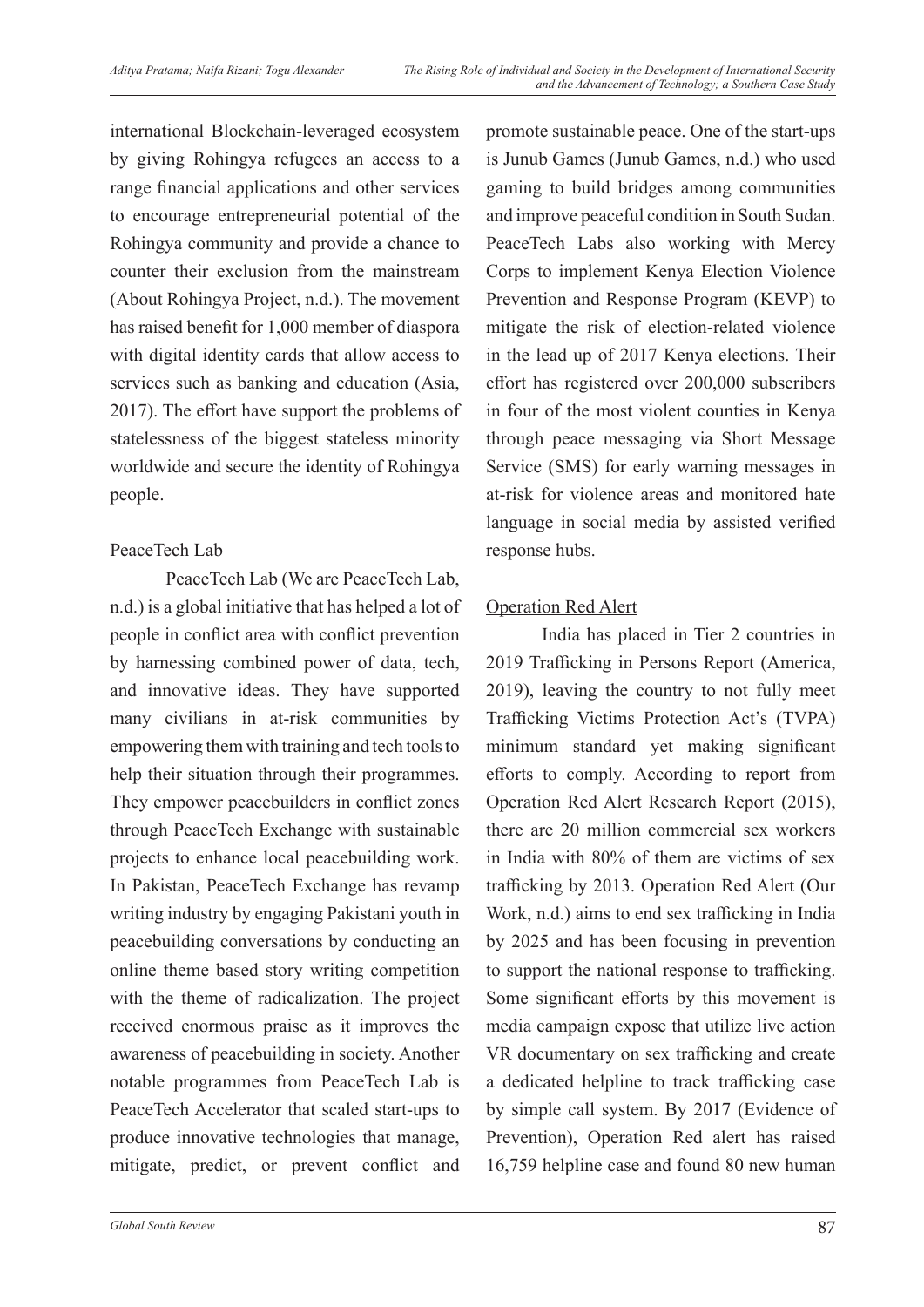sex trafficking cases while also gained around 350,000 social views for awareness.

### **Conclusion**

The hyper-connected region of the global south reminds us that the international security matter needs to be addressed in constructive manner. In the regards of industry 4.0 establishment, the global south region shall no merely be looked as potential market. Yet also as the region that could build the mutual trust between communities through the innovation. As the non-traditional security concept has become relevant, the opportunity of the Industrial Revolution 4.0 as mean towards peace in the region needs to be addressed. Thus, this paper suggests that the role of individual and society in global south region needs to be further addressed, especially within IR 4.0.

### **References**

### **Book**

- Acharya, A. (1997). The Periphery as the Core: The Third World and Security Studies. Critical Security Studies: Concepts and Cases, 299-328.
- Baldwin, D. (1997). The Concept of Security. Review of International Studies, 5-26.
- Bock, P., & Berkowitz, M. (1966). The Emerging Field of National Security. World Politics, 122-136.
- Buzan, B. (1983). People, States, and Fear: The National Security Problem in International Relations . Sussex: Harvester Press.
- Creswell, John W, (2003) Research design: Qualitative, quantitative, and mixed

methods approaches. London: SAGE Publications Ltd.

- Creswell, John W. (2013) Qualitative inquiry and research design: choosing among five approaches . Los Angeles: SAGE Publications Ltd.
- Dews, P. (1987). Logics of Disintegration. London: Verso.
- Garst, D. (1989). Thucydides and Neorealism. International Studies Quarterly, 3-27.
- George, J. (1994). Discourses of Global Politics, A Critical (Re)introduction to International Relations. Boulder: Lynne Rienner Publishers.
- Schwab, K. (2016). The Fourth Indsutrial Revolution. United States: Currency New York.

### **Secondary Source (Books)**

- Abrahamsen, R., & Sandor, A. (2018). The Global South and International Security. In A. Gheciu, & W. C. Wohlforth, The Oxford Handbook of International Security (pp. 382- 398). Oxford: Oxford University Press.
- Buzan, B. (1991). New Patterns of Global Security in the Twenty-First Century. International Affairs (Royal Institute of International Affairs 1944-), Vol. 67, No. 3, 431- 451.
- Caballero-Anthony, M. (2016). Understanding Non-Traditional security. In M. Caballero-Anthony, An Introduction to Non-Traditional Security Studies A Transnational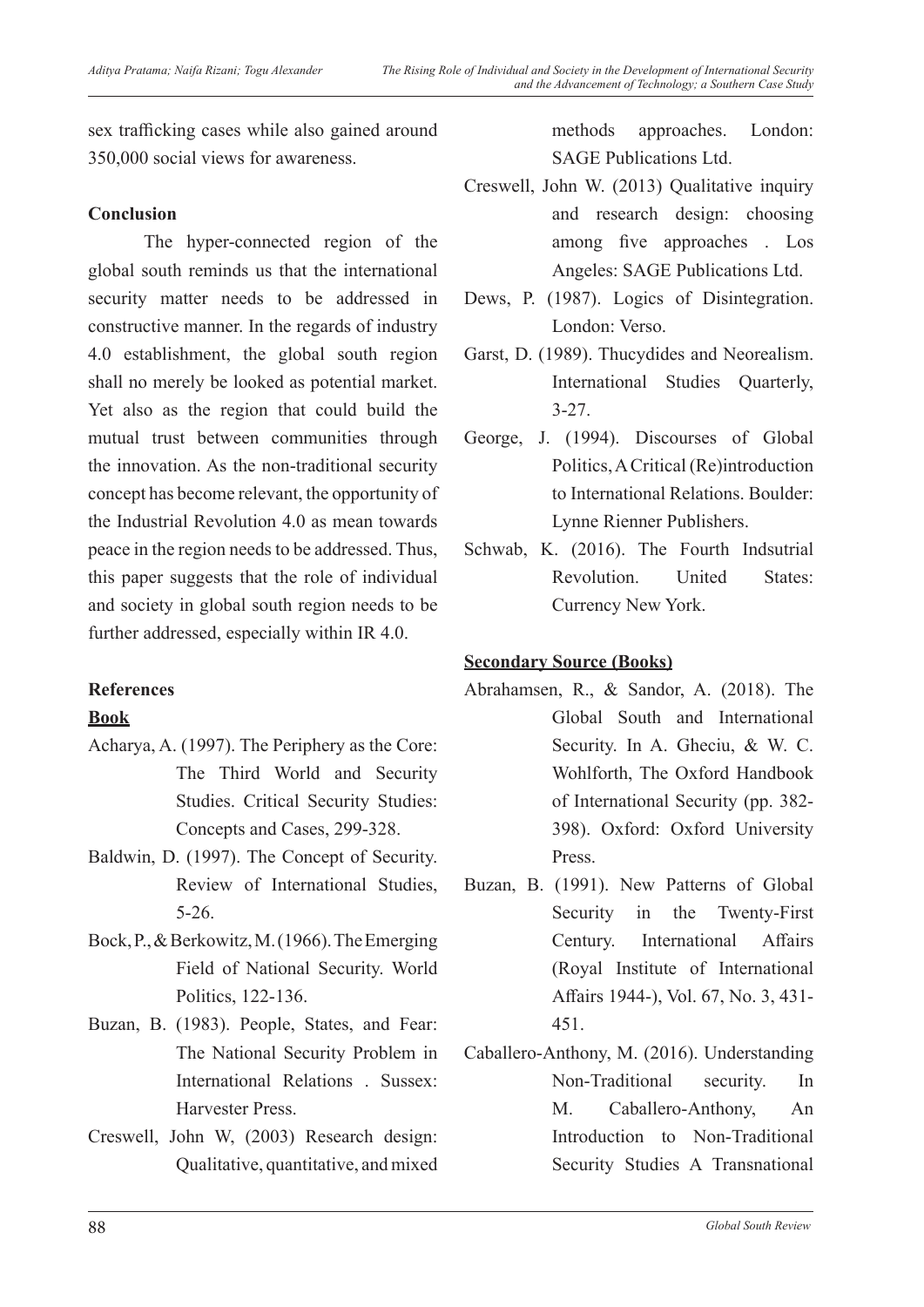Approach (pp. 3-19). London: SAGE Publications Ltd.

- Grovogui, S. (2011). A Revolution Nonetheless: The Global South in International Relations . The Global South Volume 5, Number 1, 175-190.
- Walker, R. B. (1988). One World, Many Worlds: Struggles for a Just World Peace. Lynne Rienner.

### **Report**

- America, D. o. (2019). Trafficking in Persons Report.
- Department of State United States of America. (2019). Trafficking in Persons Report. United States Department of State Publication Office of the Under Secretary for Civilian Security.
- My Choices Foundation. (2015). Issue 1 Research Report. India: My Choices Foundation
- Operation Red Alert. (2017). Evidence of Prevention. India: Operation Red Alert.
- Overview of South-South Cooperation. (2015). Dhaka: Partnes in Population and Development.
- United Nations Development Programme. (1994). Human Development Report. New York: Oxford University Press.
- United Nations Development Programme. (1994). Human Development Report 1994. New York: United Nations Development Programme.
- World Economic Forum. (2018). The Global Risks Report 2018 13th Edition.

Geneva: World Economic Forum.

## **Journal Article (with DOI)**

Rojko, A. (2017). Industry 4.0 Concept: Background and Overview. International Journal of Interactive Mobile Technologies 11(5), 77. https://doi.org/10.3991/ijim. v11i5.7072

## **Journal Article (retrieved online, without DOI or page numbers)**

- Abrahamsen, R., & Sandor, A. (2018). The Global South and International Security. In A. Gheciu, & W. C. Wohlforth, The Oxford Handbook of International Security (pp. 382- 398). Oxford: Oxford University Press.
- Buzan, B. (1991). New Patterns of Global Security in the Twenty-First Century. International Affairs (Royal Institute of International Affairs 1944-), Vol. 67, No. 3, 431- 451.
- London: SAGE Publications Ltd.
- Morrar, R., Husam, A., & Saeed, M. (2017). The Fourth Industrial Revolution (Industry 4.0): A Social Innovation Perspective. Technology Innovation Management Review 7 (11), 13. Retrieved from: https:// timreview.ca/sites/default/files/ article\_PDF/Morrar\_et\_al\_ TIMReview\_November2017.pdf
- Wasi, N. (2003). Global Security Environment after 9/11: Implications for South Asia. Pakistan Horizon, Vol. 56, No. 4, 35-48. https://www.jstor.